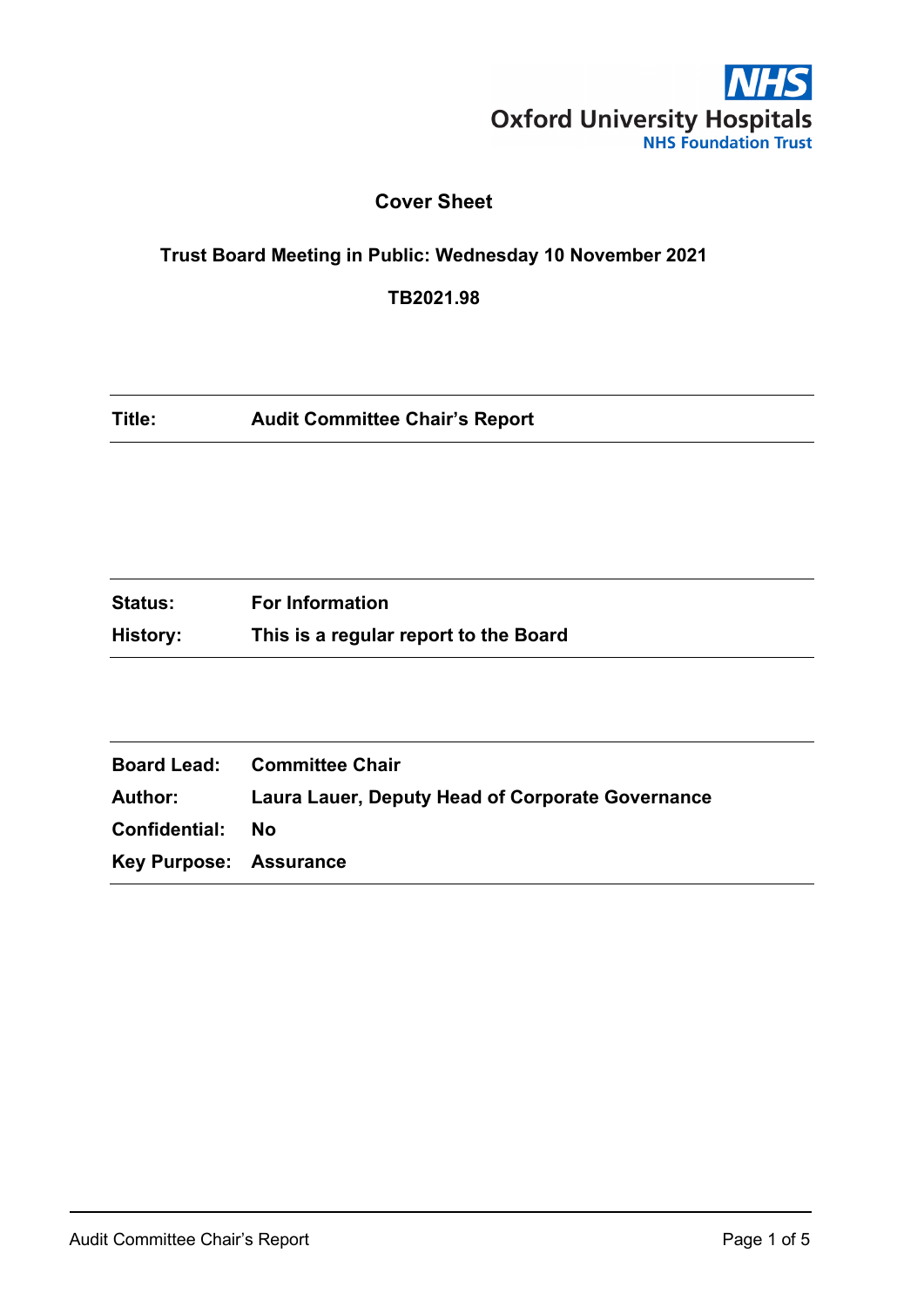# **Audit Committee Chair's Report**

### **1. Purpose**

- 1.1. As a Committee of the Trust Board, the Audit Committee provides a regular report to the Board on the main issues raised and discussed at its meetings.
- 1.2. Since the last report to the Board held in public, the Audit Committee had met by email circulation in August and on 27 October 2021.
- 1.3. Under its terms of reference, the Committee is responsible for providing assurance to the Trust Board on the Trust's system of internal control by means of independent and objective review of financial and corporate governance and risk management arrangements, including compliance with law, guidance, and regulations governing the NHS.

### **2. Audit and Counter Fraud**

#### **Internal Audit**

- 2.1. Since the last Audit Committee, the remaining outstanding internal audit reports have been finalised by KPMG, all providing significant assurance with minor improvement opportunities:
	- 2.1.1. Medicines Management in Theatres;
	- 2.1.2. Safer Surgery;
	- 2.1.3. Divisional Governance;
	- 2.1.4. Corporate Governance.
- 2.2. The Committee was briefed on the ratings system used by BDO [substantial, moderate, limited, no], as it differed from that used by the previous internal auditors, KPMG. Further clarification and benchmarking was requested by the Committee.
- 2.3. BDO presented two final reports to the Committee. Both were rated as moderate in the design of the controls and moderate for the effectiveness of controls:
	- 2.3.1. Clinical Validation of Waiting Lists;
	- 2.3.2. Infection Prevention and Control
- 2.4. The Committee continued to monitor the closure of internal audit recommendations.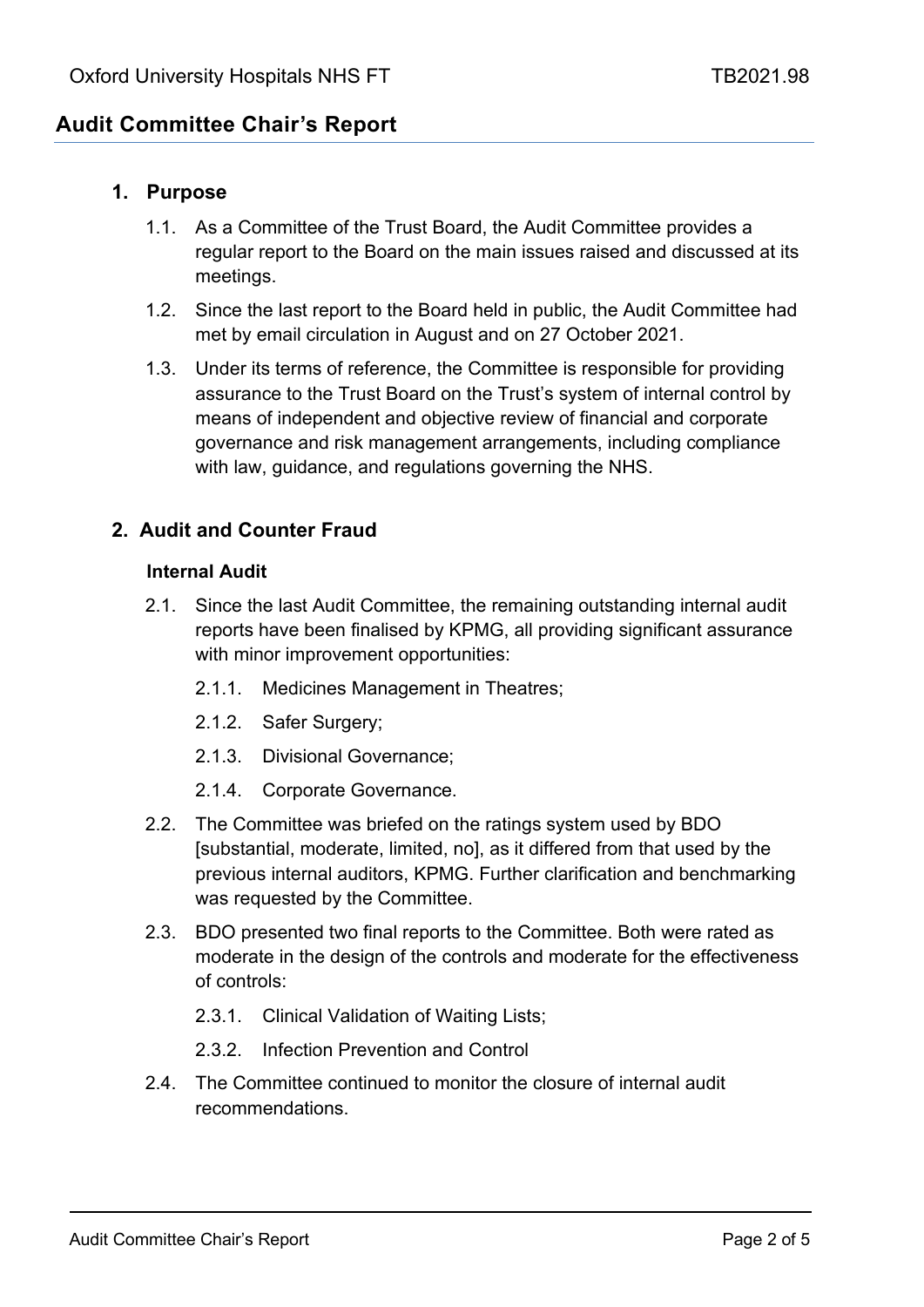## **Clinical Audit**

2.5. The Committee received an update on the progress of the Clinical Audit Plan at its mid-way point. Members were assured that appropriate processes were in place for the selection of audit areas and tracking of recommendations through the clinical governance team, Clinical Governance Committee, and Integrated Assurance Committee.

### **External Audit**

- 2.6. The Committee had reviewed the Auditor's Annual Report at its meeting by email circulation in August. At its October meeting, it noted the presentation of the Report to the Council of Governors and publication of the Report on the Trust website.
- 2.7. Members interrogated the lessons learned from the 2020/21 annual accounts process and will review the 2021/22 external audit plan at its next meeting.

### **Counter Fraud**

- 2.8. The Trust's Counter Fraud Specialist Advisors, TIAA, summarised their report detailing activity carried out against the Counter Fraud work to October 2021[1.](#page-2-0)
- 2.9. TIAA briefed the Committee on the range of activities being undertaken as part of Fraud Awareness Week; this included the launch of a staff elearning module.

## **3. Risk, Assurance, Governance and Regulation**

## **Corporate Risk Register (CRR) and Board Assurance Framework (BAF)**

- 3.1. The Committee received an update on work being done to map the range of controls in place for each risk to corresponding Board and committee papers. The next phase of the work would include an analysis of the effectiveness of the controls.
- 3.2. Members complimented the level of detail and noted the addition of new risks, which showed a live process. As the work develops, the Committee will be in a position to monitor actions arising from this analysis.

## **Quality Impact Assessment (QIA)**

3.3. The timetable for the review of the Trust's QIA policy and plans to further integrate QIAs into the planning process was presented to the Committee.

<span id="page-2-0"></span><sup>1</sup> This report was in line with the Standards for Providers as set out by the NHS Counter Fraud Authority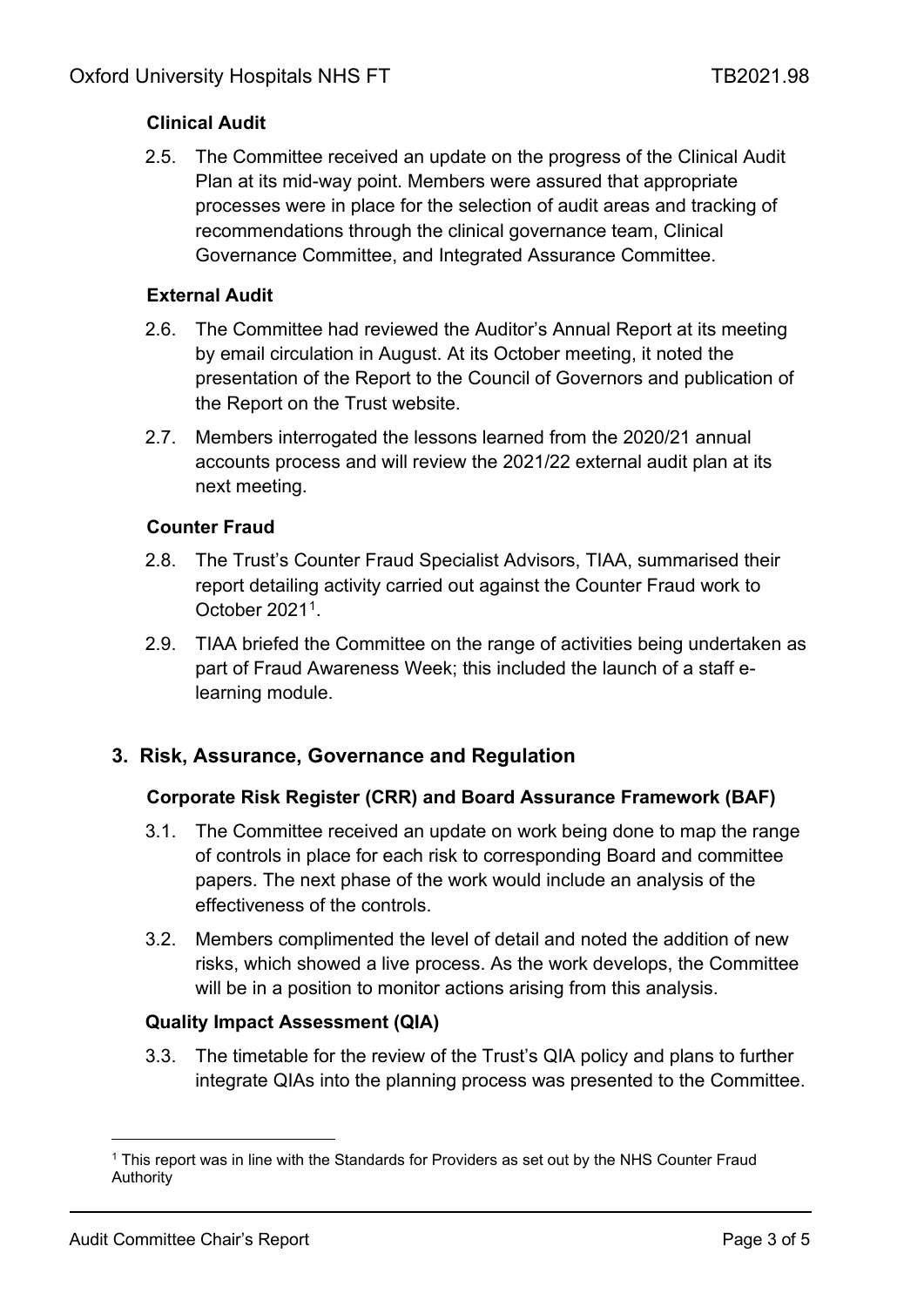There were links to the ongoing work of the Financial Governance Review and the Committee supported a joined-up approach.

3.4. The Committee will receive an update at a future meeting and will consider how the Trust Board can be better sighted on QIAs.

### **4. Financial Governance**

4.1. The Committee received the report that provided analysis of approved single tender waiver applications (inclusive of retrospective waivers) and a report that provided a summary of losses and special payments.

### **5. Other Updates on Existing Areas of Focus for the Committee**

### **Digital**

- 5.1. Following a previous limited assurance report on the Data Security and Protection (DSP) Toolkit, the Committee received a verbal update from the Chair on behalf of the Chief Digital and Partnerships Officer (CDPO) on progress in relation to three DSP standards. Work on one standard had been completed (business continuity planning) and two were in progress (95% staff compliance to Training and Audit Log Retention).
- 5.2. The Committee was briefed on changes to the submission dates for the DSP Toolkit and Information Governance Statement; the CDPO would attend the next meeting to provide a detailed update.
- 5.3. There were three outstanding actions relating to digital programmes in the Costing Assurance Audit; the Committee requested a progress report at its next meeting.

### **Appointment of External Auditor**

- 5.4. The Committee was updated on the activities of the External Audit Working Group. The Group's Terms of Reference had been approved by the Council of Governors and a compliant procurement process had been commenced.
- 5.5. It was anticipated that a recommendation on the appointment of the external auditor would be made to the January 2022 meeting of the Council of Governors.

### **6. Key Risks Areas related to the Business of the Committee**

6.1. Staff Training: the Committee will continue to monitor Counter Fraud and DSP training.